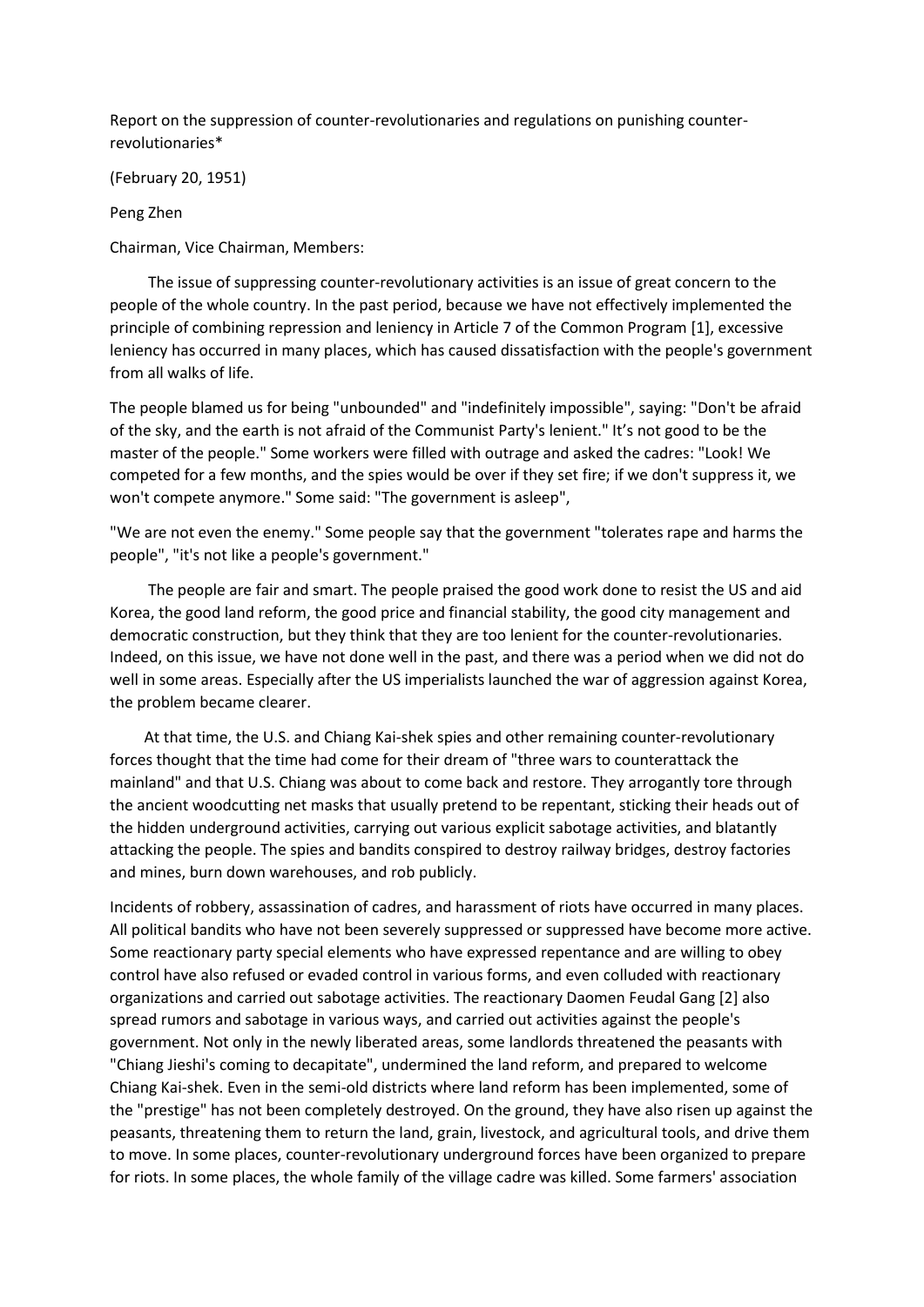cadres have been killed more than ten people at a time; some farmers' association members in a village have been killed more than 40 people; civilian husbands who transport military supplies for the People's Liberation Army have been killed. In Guangxi alone, cadres of the people's government were killed

There are more than three thousand people. And the bandits there have been more and more suppressed in the past period, because we do not kill or rarely kill bandits and habitual bandits. As for the destruction of production, construction, and various material assets by counter-revolutionaries, it is even more difficult to calculate numerically. The frenzy of the spies and bandits is really intolerable.

It can be proved from this that the Kuomintang reactionaries and their accomplices, the running dogs of the imperialists, are not willing to die because their rule has been overthrown, but are always using all possible means to attack the people and the people's government in a vicious manner.

 This proves that generosity is wrong. We must not be merciful to all wicked counterrevolutionary chiefs and others who continue to carry out counter-revolutionary activities after liberation, and must be severely suppressed. The murderer kills, the customs officer shuts down, and the regulator controls. You must not be indecisive and tolerate rape. This is clearly stipulated in the common program, and Chairman Mao has repeatedly instructed us.

 Since Chairman Mao and the Central People's Government have such a firm and clear policy, why have they ever been indiscriminately biased? This is because there are many confused thoughts among cadres.

 First of all, after the victory, he underestimated the enemy and was insensitive, thinking that so many Chiang Kai-shek gang troops had been wiped out, the Kuomintang reactionary rule had been overthrown, and the remaining counter-revolutionaries had nothing to do with them, so they lost their vigilance and relaxed the suppression.

Secondly, some comrades confuse the consolidation and expansion of the people's democratic united front with the issue of resolutely eliminating the remnants of counter-revolution in the struggle against the enemy. They don't understand that the more thoroughly the remnants of the counter-revolution are eliminated, the fewer factors that will instigate dissension and destroy the united front, and therefore the more consolidated the united front will be. At the same time, the more consolidated and broader the united front, the more isolated the enemy will be, and the easier it will be for the remnants of the counter-revolution to be wiped out.

 Some people fear that resolute suppression of counter-revolution will "cause shock and panic." They did not distinguish between who was shaking and who was panicking. It is the spy gangster who shakes the panic. The purpose of suppression is to destroy them. They should shake and panic. Isn't this bad? What's so scary about this? The people did not shake or panic. The people's government suppresses the counter-revolutionary. As long as it does not disrupt and kill indiscriminately, it is stable and accurate. The people can only clap their hands and applaud, and they will never panic. What they panic is that the government is magnanimous, indecisive, tolerates rape, and connives spies and bandits to brutalize the people, instead of taking control of the people.

 Some people think that the people have already won and should be kind and generous. Those who say this do not understand: if the enemy of the people is not resolutely eliminated, there will be no victory for the people; if the remaining US-Chiang gang of wolves are not resolutely suppressed, there will be no security of the people and the consolidation of the victory of the people. Kindness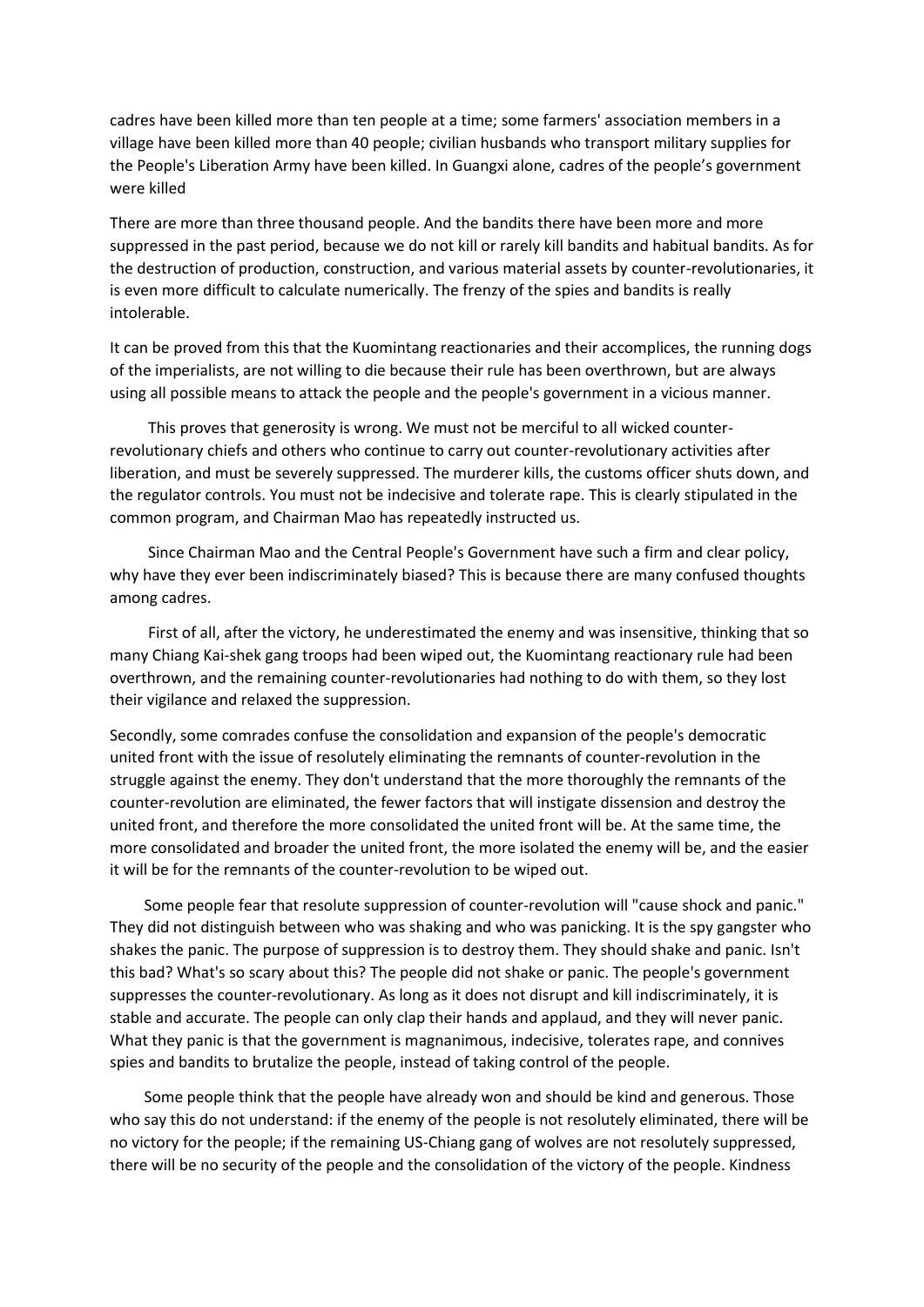and forgiveness mean cruelty to the people, treating the great people's revolutionary cause as a trifle, and disloyal to the people. The severity of the sentence imposed on the offender should be based on the magnitude of the crime. If the crime deserves to be killed, the death penalty should be resolutely executed; if the crime should not be killed, it should not be killed; for those who are between slainable and non-killable, don't kill either; kill only those who deserve to be killed and those who must be killed. Kill important counter-revolutionaries with definite evidence.

Although the leniency and boundless prejudice occurred because of the above-mentioned chaotic thoughts, as Chairman Mao said, the key to the decision lies in the leadership.

Since the Central People's Government successively issued instructions and stepped up its leadership last autumn, all localities have quickly corrected the boundless bias in accordance with the general policy of combining repression and leniency. The head of the reactionary society began to resolutely suppress. So the situation changed quickly. The landlords and bullies who originally counted on the peasants have bowed their heads to the peasants and pleaded guilty; the spies who used to carry out sabotage and rampant activities were shot or imprisoned; and many political bandits who had become groups were quickly wiped out, or The land fell apart and surrendered; even in Fujian, Xiangxi, Guangxi, Guangdong, Sichuan, Guizhou, Yunnan and other places where banditry was the most rampant, the revolutionary order has gradually consolidated. In short, evil spirits have fallen and righteousness has risen. When all localities resolutely suppress counter-revolutionary activities and shoot down important bandits, habitual bandits, bullies, spies, and reactionary leaders,

What the crowd showed was not panic and shock, but thunderous applause, long live cheers, or firecrackers to celebrate. Wherever the correct policy of the Central People's Government is implemented, the masses no longer blame us for "it is impossible", but praises "the people's government has a day and a law", "makes the masters for the people", and praises "the people's government has targeted and implemented good methods". , "Really looks like a people's government". However, there are still some places where the suppression of counter-revolutionary activities is not resolute enough, indecisive, weak and incompetent, and continues to condone the impunity of spies and bandits, thus incurring dissatisfaction among the people. We believe that these places must promptly correct this bias and resolutely suppress all counter-revolutionary activities in accordance with the guidelines of the Central People's Government.

At present, in order to give cadres and the masses a legal weapon to suppress counter-revolutionary activities, in order to impose penalties on those who try counter-revolutionary criminals, and in order to overcome or prevent the right and "left" biases in resolutely suppressing counter-revolutionary activities, it is necessary to have a Regulations to punish counter-revolutionaries. Local governments also generally require the Central People's Government to issue such regulations quickly. Therefore, the Political and Legal Committee of the State Council drafted the "Draft of the People's Republic of China on Punishment of Counter-revolutionaries" in accordance with the principles of Article 7 of the Common Program, which was passed by the 71st political meeting of the State Council and is now submitted to the Central People's Government Committee for review and approval.

 This ordinance is based on a combination of repression and leniency, that is, "the first evil must be dealt with, those who threaten will not ask, and those who do meritorious service will be rewarded." For the chief elements of various counter-revolutionaries, the principle of prudence is adopted for the spies who assess evil and continue counter-revolutionary activities after liberation; for coerced and deceived counter-revolutionaries to participate in counter-revolutionary activities. Although they had participated in counter-revolutionary activities before liberation, the crimes were